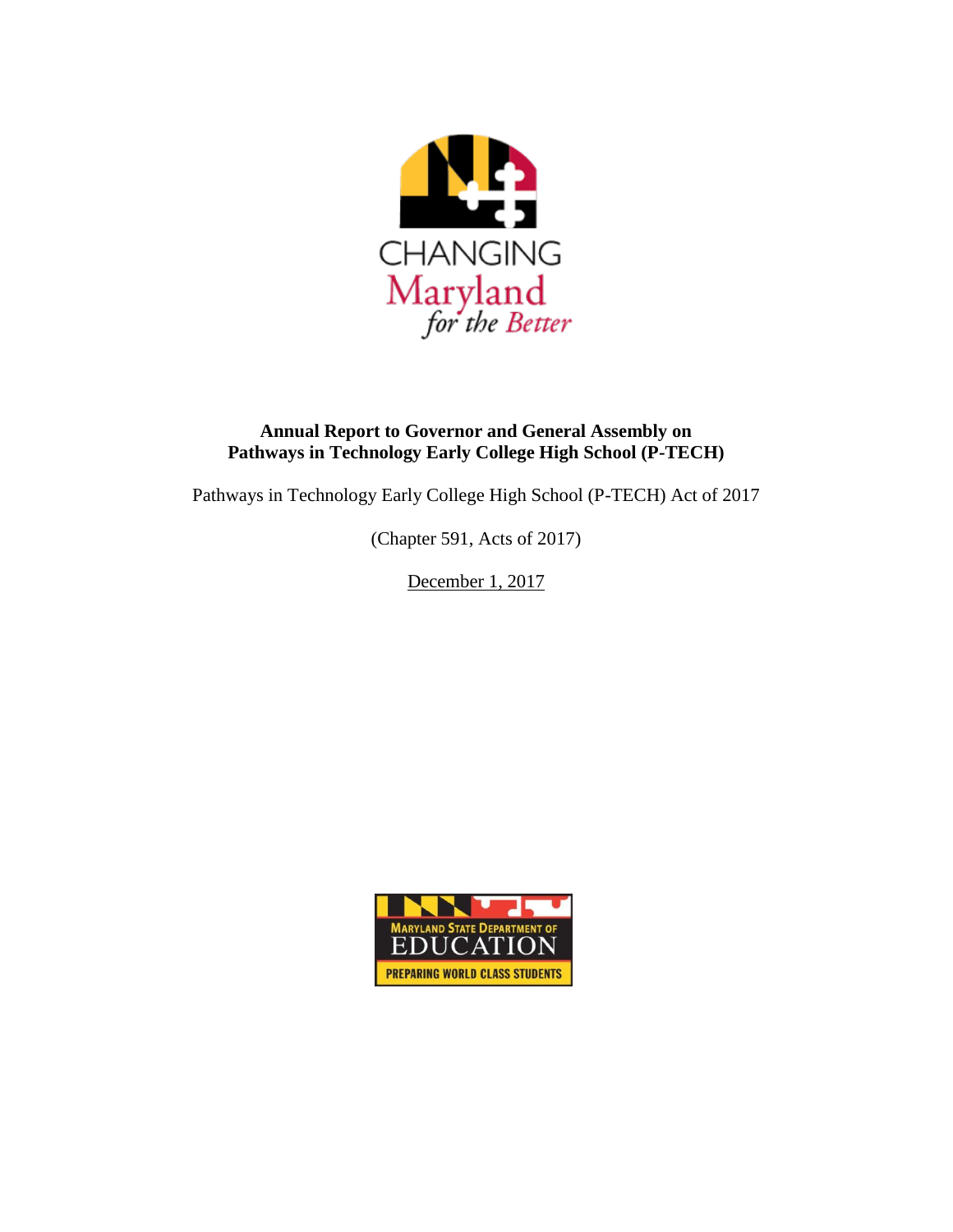## **Table of Contents**

| <b>I. Background/Introduction</b>      | $\overline{2}$ |
|----------------------------------------|----------------|
| <b>II.</b> Implementation              | 3              |
| <b>III. Data Collection/Evaluation</b> | 3              |
| <b>IV.</b> Table 1                     | 5              |
| V. Tables $2 & 3$                      | $\overline{7}$ |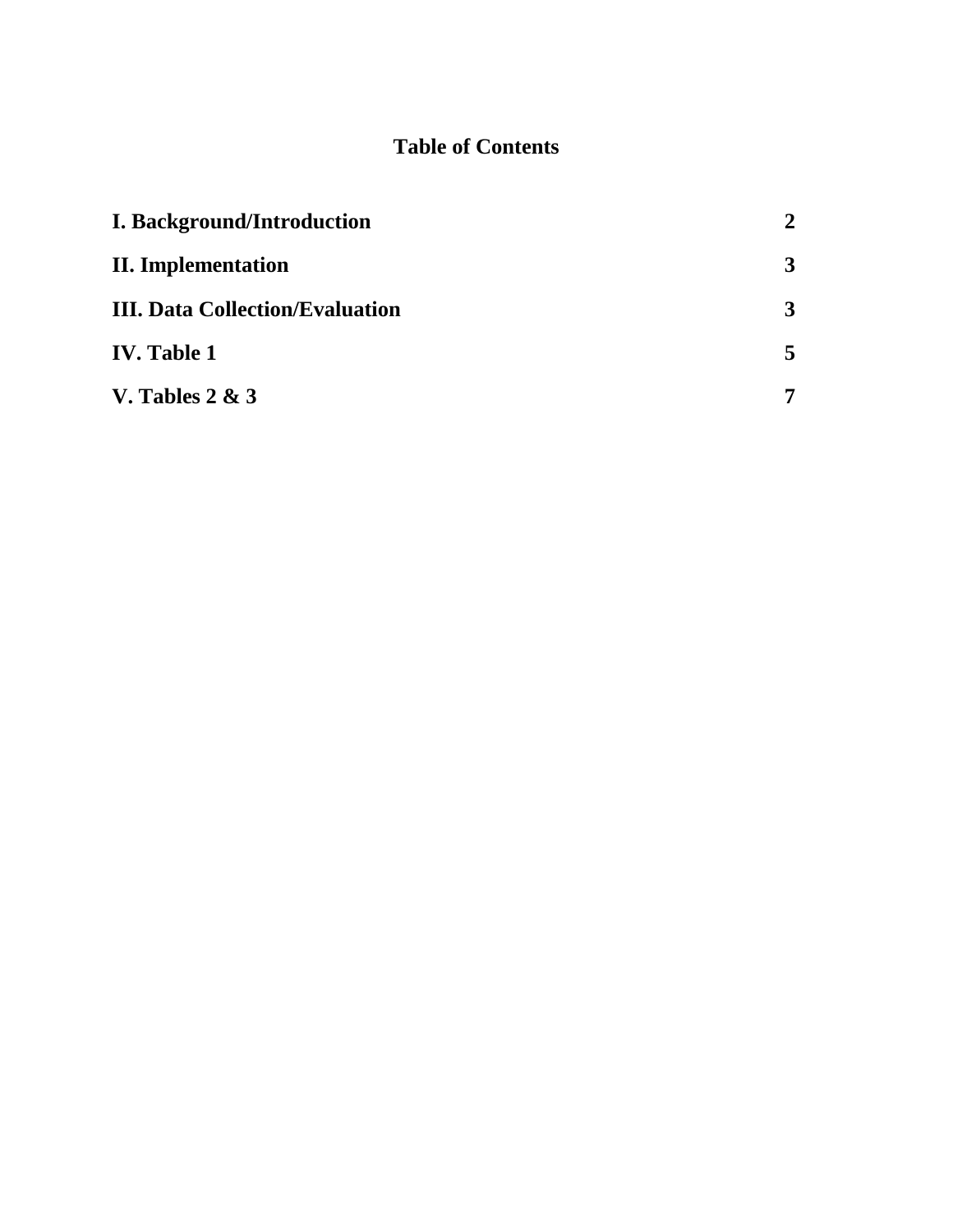#### **I. Background/Introduction**

Maryland is a leading state in the nation in terms of a high quality public education system from early childhood preschool through higher education. Maryland is expanding prekindergarten programs, offering innovative K-12 initiatives, and providing world-class colleges and universities. Early college experiences through Advanced Placement (AP), International Baccalaureate (IB), and Dual Enrollment (DE) are an important part of this system. The Pathways in Technology Early College High School (P-TECH) program strengthens the connection between education and career opportunities while advancing degree completion goals in Maryland.

Pathways in Technology Early College High Schools (P-TECH) are innovative early college programs that create clear pathways from high school to college and careers for young people from all academic backgrounds. In six years or less, students graduate with a high school diploma and a no-cost, two-year Associates of Applied Science (AAS) degree. Each P-TECH program requires a partnership among three entities: a local school system (LSS), a local institution of higher education, and a local employer. P-TECH schools work with industry partners and a local community college to ensure an up-to-date curriculum that is academically rigorous and economically relevant. The program also includes one-on-one mentoring, workplace visits and skills instruction, paid summer internships and first-in-line consideration for job openings with a school's partnering company.

P-TECH was designed to address workforce needs by preparing young people from all backgrounds for academic achievement and technical, middle-skill employment. IBM created the P-TECH program design that would link education to economic development and illuminate a pathway from high school to college and career. According to the Department of Commerce, Maryland has 230,000 STEM jobs, which is the second largest share of a state's employer base in the United States. While the degree attainment rate (associate's degree and higher) in Maryland improved from 43.9 percent in 2008 to 46.9 percent in 2014 (Lumina Foundation, 2014), Maryland still suffers from a shortage of highly qualified employees with approximately 6,000 STEM openings a year and only 4,000 STEM graduates; one of the largest workforce deficits in the U.S. (STEM Workforce Data Book, 2011).

The Maryland State Department of Education (MSDE) consulted with the Maryland Higher Education Commission (MHEC) throughout the development and implementation of the P-TECH program. Members of the MHEC staff assisted in developing the P-TECH Request for Proposals, reviewing the grant applications and serving on the P-TECH State Steering Committee.

#### **II. Implementation**

Carver Vocational-Technical High School and Paul Laurence Dunbar High School, in Baltimore City Public Schools, enrolled their first cohort of 50 P-TECH students each in the 2016-2017 school year. Baltimore City Community College (BCCC) is the post-secondary partner for the Baltimore City P-TECH schools. BCCC hired a P-TECH college liaison. The liaison works closely with P-TECH students at both schools. She visits the schools multiple times per week and accompanies the students on P-TECH related events.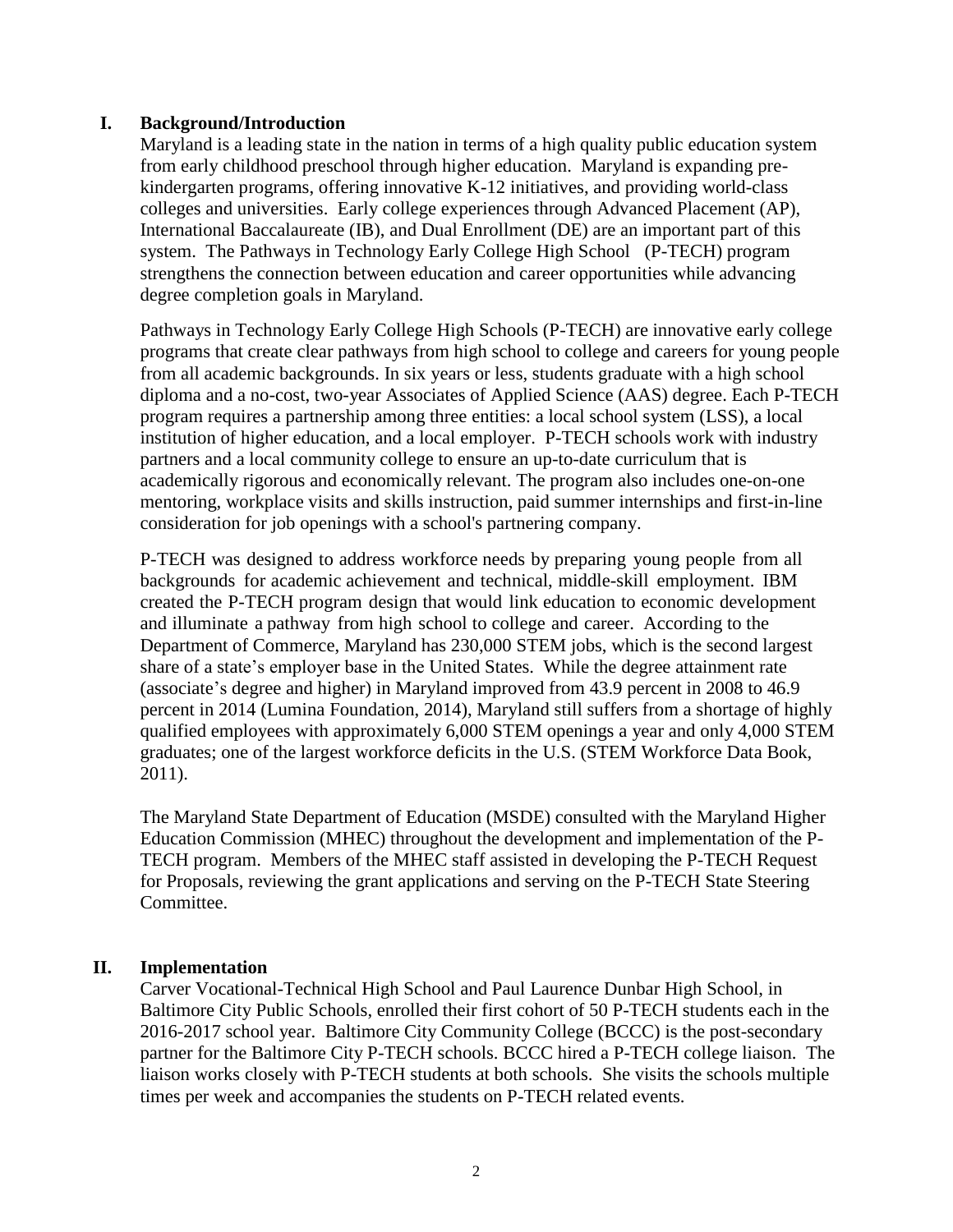P-TECH students at Carver are working towards their associate's degree in either Cyber Security and Assurance or Computer Information Systems. P-TECH students at Dunbar are working towards their associate's degree in Nursing, Respiratory Care, Physical Therapy Assistant or Health Information Technology.

Students at both Carver and Dunbar are enrolled in credit-bearing college courses at BCCC. P-TECH students took college courses the summer of 2017 after their freshman year and are currently enrolled in college courses in their sophomore year of high school. They have taken courses in English Writing, Math Statistics, Computer Literacy, Health and Fitness, and Fundamentals of Speech Communication.

Employers are integral partners in the development and implementation of a P-TECH school. IBM has partnered with the P-TECH school at Carver and identified an IBM staff person to liaison between the school and IBM. Carver P-TECH students have had multiple opportunities to engage with mentors from IBM. Carver P-TECH students visited Local Motors, a technology company located in the National Harbor, to learn about the technology behind self-driving cars.

Dunbar High School's industry partners include Johns Hopkins Hospital, Kaiser Permanente, and the University of Maryland, Baltimore. Every Dunbar P-TECH student has a healthcare related industry mentor. Dunbar students have toured Johns Hopkins Hospital and met with the hospital president. Industry involvement helps students understand the connection between coursework and the "real world" expectations of the workplace. P-TECH industry partners agree to consider P-TECH graduates for first in line consideration for employment.

### **III. Data Collection/Evaluation**

Maryland State Department of Education staff members from the Divisions of Career and College Readiness and Curriculum, Assessment and Accountability are developing policies, processes, and tools to collect and analyze the required P-TECH data. Staff members are meeting with P-TECH administrators and accountability teams in the local school systems to review the P-TECH evaluation requirements outlined in the law and to review processes for collecting, reporting, and analyzing P-TECH data.

Initial data have been gathered for the first cohort of Baltimore City P-TECH students from Carver and Dunbar high schools. The Baltimore City Office of Achievement and Accountability (OAA) submitted to MSDE a list of all P-TECH students enrolled in both the Carver and Dunbar programs. The list included P-TECH students' names, gender and their state assigned student identification (SASID). From this list, MSDE is currently verifying and analyzing the P-TECH reporting requirements as identified in the P-TECH Act of 2017 (Table 1). By January 10, 2018, MSDE will provide, in a subsequent report to the Governor and the General Assembly, an analysis on the following data points:

- The number of students enrolled in each P-TECH school;
- How P-TECH students performed on federal and state assessments;
- The rate of attrition, if any, from each P-TECH school by grade and cohort; and
- The number of students at each P-TECH school who have an IEP plan, have a 504 Plan, or are English Language Learners.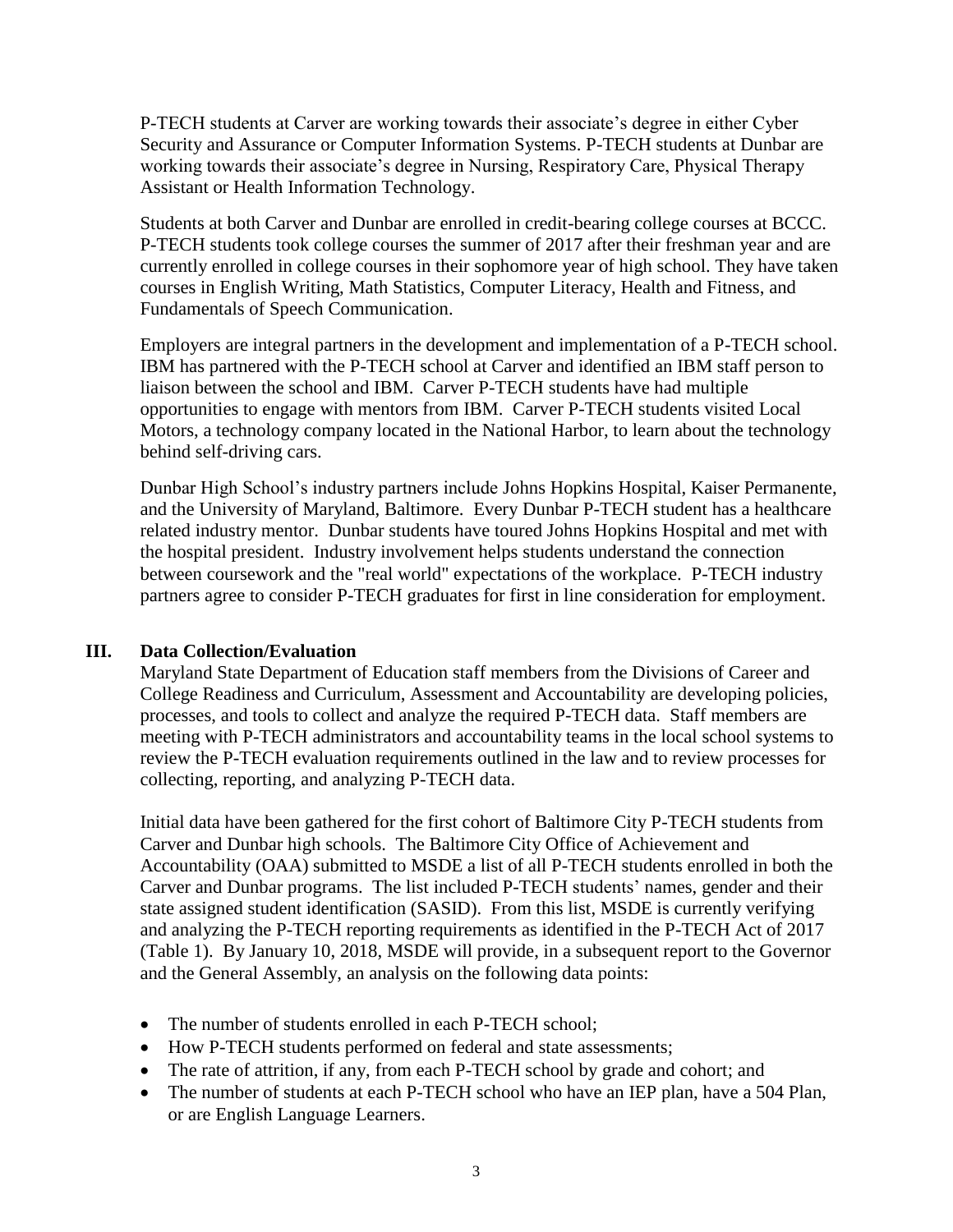The additional data points not listed above but included in the P-TECH Act of 2017 cannot be collected and reported at this time because students have not matriculated through the program. Additionally, collection of certain data points requires MSDE to develop a new data collection tool in order to accurately collect, verify, and analyze those points. That tool is under development. Lastly, collection of specific data points as outlined in the P-TECH Act of 2017 may require some modifications to the state and local school system data collection processes, specifically to account for P-TECH students in the 5<sup>th</sup> and 6<sup>th</sup> year pathway sequences for the purpose of FTE calculations.  $\overline{a}$ 

All data collection and analyses processes will be in place for the next reporting year. MSDE will submit to the Governor and the General Assembly an annual analysis and evaluation of each P-TECH program.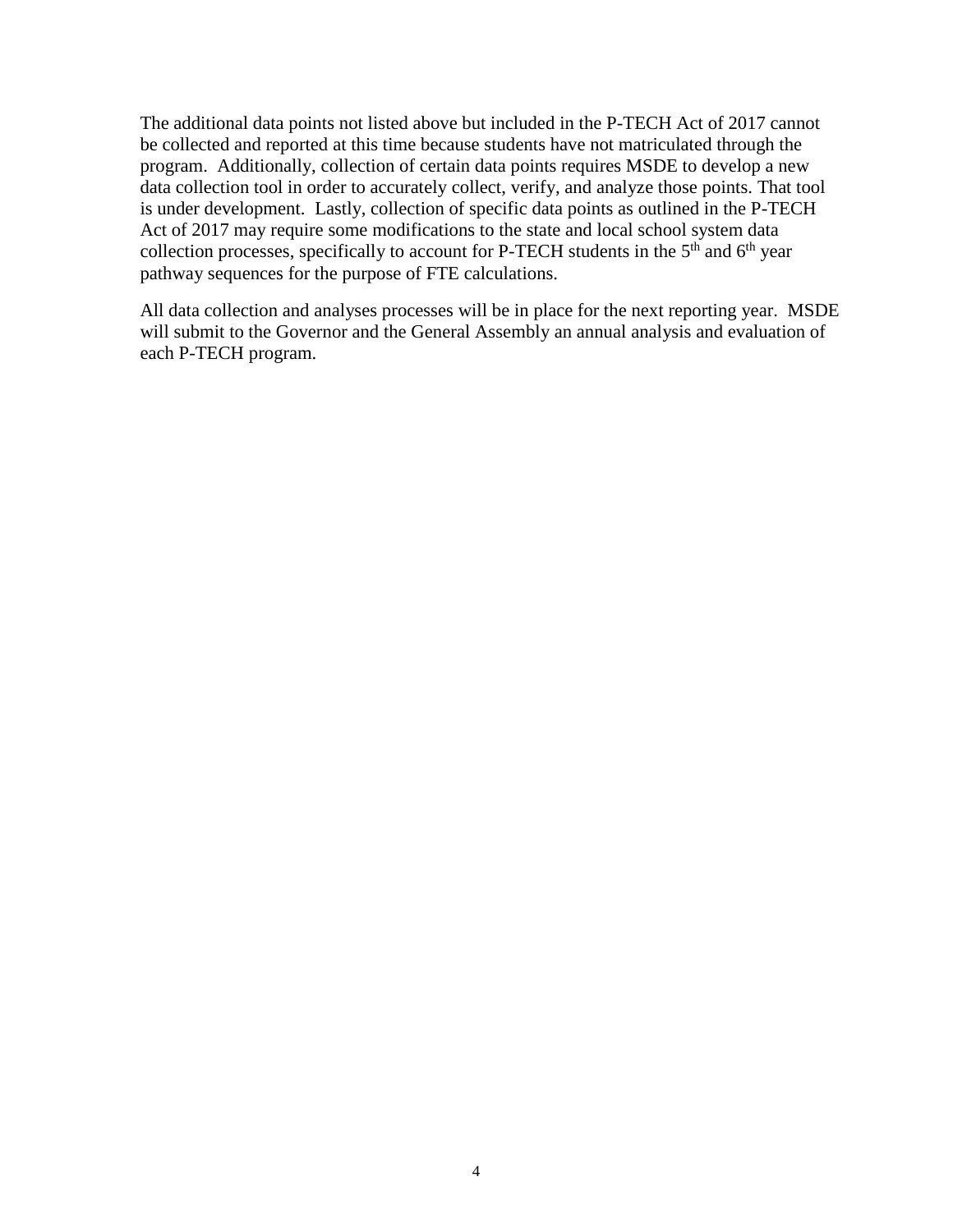# **IV. Table 1:** P-TECH Act of 2017 Reporting Requirements:

| <b>P-TECH Reporting Requirement</b>                                                                                                                                                                                                                                                                                                                                                                                                                                                                                                                                                                                                                                                                                                                                                                                                                                                                                                                                                                                                                                                                                                                 | <b>Reporting Timeline</b>                                                                                                                                                                                                                                                                                                                                                                                                                                                                                                                                                                                                                |
|-----------------------------------------------------------------------------------------------------------------------------------------------------------------------------------------------------------------------------------------------------------------------------------------------------------------------------------------------------------------------------------------------------------------------------------------------------------------------------------------------------------------------------------------------------------------------------------------------------------------------------------------------------------------------------------------------------------------------------------------------------------------------------------------------------------------------------------------------------------------------------------------------------------------------------------------------------------------------------------------------------------------------------------------------------------------------------------------------------------------------------------------------------|------------------------------------------------------------------------------------------------------------------------------------------------------------------------------------------------------------------------------------------------------------------------------------------------------------------------------------------------------------------------------------------------------------------------------------------------------------------------------------------------------------------------------------------------------------------------------------------------------------------------------------------|
| The industry partners associated with each P-TECH school<br>The pathway sequence created for each P-TECH school<br>The total amount of funds distributed to each P-TECH<br>$\bullet$<br>school in accordance with this subtitle                                                                                                                                                                                                                                                                                                                                                                                                                                                                                                                                                                                                                                                                                                                                                                                                                                                                                                                     | Included in current report. See<br>Tables 2 and 3.                                                                                                                                                                                                                                                                                                                                                                                                                                                                                                                                                                                       |
| The number of students enrolled in each P-TECH school<br>$\bullet$<br>How P-TECH students performed on federal and state<br>$\bullet$<br>assessments<br>The rate of attrition, if any, from each P-TECH school by<br>٠<br>grade and cohort<br>The number of students at each P-TECH school who have<br>an IEP plan, have a 504 Plan, or are English Language<br>Learners                                                                                                                                                                                                                                                                                                                                                                                                                                                                                                                                                                                                                                                                                                                                                                            | Will be included in the subsequent<br>report to the Governor and<br>Legislature on January 10, 2018.                                                                                                                                                                                                                                                                                                                                                                                                                                                                                                                                     |
| The percentage of P-TECH students who meet the free and<br>$\bullet$<br>reduced meal plan income criteria in each P-TECH school                                                                                                                                                                                                                                                                                                                                                                                                                                                                                                                                                                                                                                                                                                                                                                                                                                                                                                                                                                                                                     | The Baltimore City Public School<br>System (BCPSS) no longer uses the<br>free and reduced meal criteria to<br>identify low income students. The<br>school system provides meals for<br>all students regardless of<br>eligibility. BCPSS used the<br>Community Eligibility Plan (CEP)<br>from the United States Department<br>of Agriculture. Thus, this data<br>point will not be included in future<br>P-TECH reports for BCPSS.<br>However, for those school systems<br>with P-TECH schools that use the<br>free and reduced meal criteria,<br>MSDE will include it in the future<br>reports to the Governor and State<br>Legislature. |
| The number of P-TECH students graduating from each P-<br>$\bullet$<br>TECH school and receiving a high school diploma and an<br>associate's degree<br>The year in which each P-TECH student graduated and<br>$\bullet$<br>received the degree<br>The number of P-TECH students in each P-TECH school<br>$\bullet$<br>who received paid internships with each industry partner<br>The number of P-TECH students in each P-TECH school<br>٠<br>on track for on-time completion of the pathway sequence<br>The number of P-TECH students in each P-TECH school<br>$\bullet$<br>who, by the fourth year of the pathway sequence, complete<br>the requirements for a high school diploma<br>The number of P-TECH students in each P-TECH school<br>٠<br>who are employed after completion of the pathway<br>sequence with each industry partner or who matriculate to a<br>public or private senior higher education intuition after<br>finishing the pathway sequence<br>The base and supplemental costs of operating a P-TECH<br>٠<br>school<br>An accounting of each P-TECH school's expenditures<br>Whether all funds under this subtitle were spent | These data points cannot be<br>reported on until<br>FY 2020, when the first cohort of<br>P-TECH students will have<br>completed the 4 year pathway<br>sequence.<br>Additionally, MSDE will need to<br>develop a new data collection tool<br>in order to accurately collect,<br>verify and analyze certain points.<br>That tool is under development.                                                                                                                                                                                                                                                                                     |